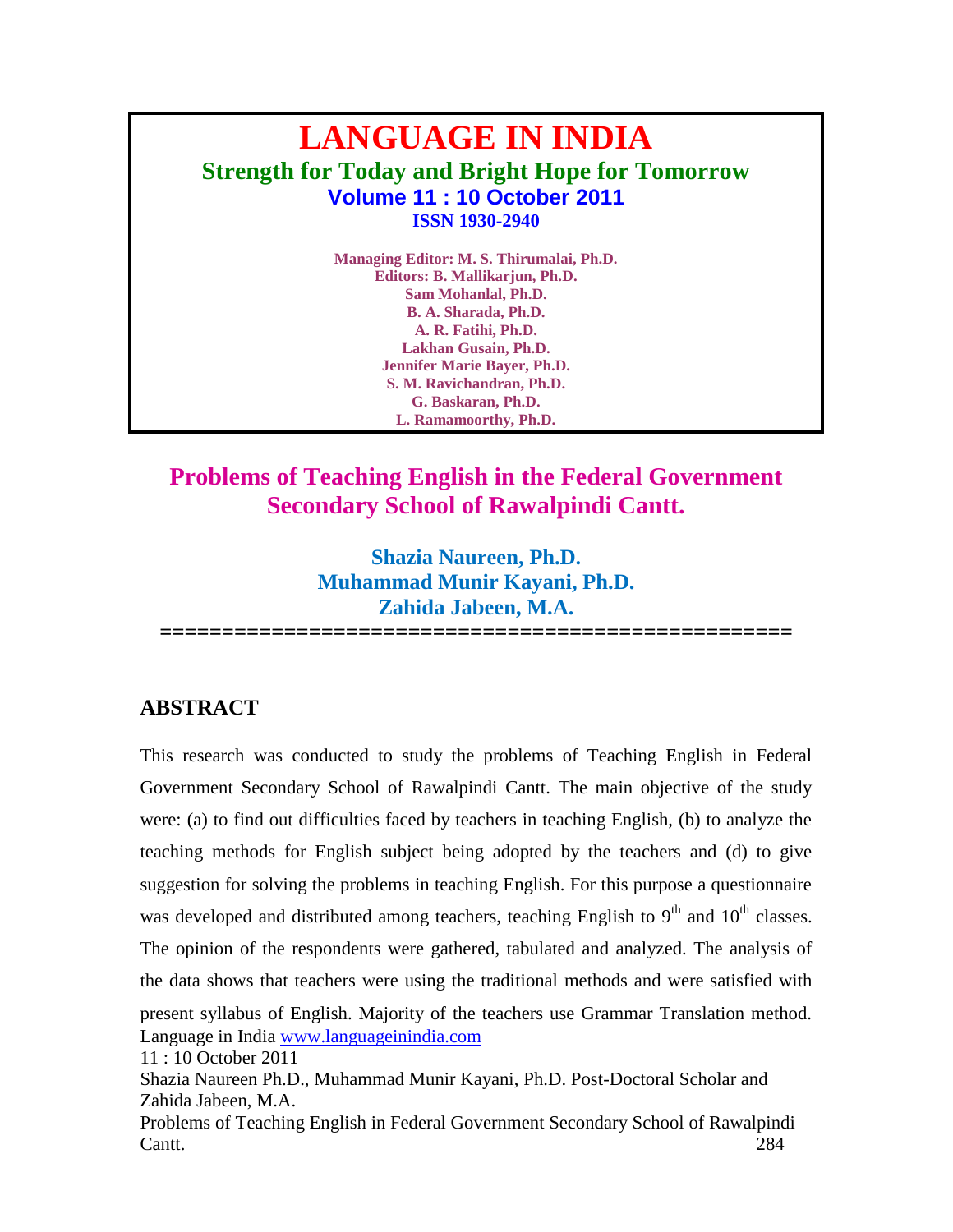Teachers suggested that there must be some provision of in-service training of English teachers, and provision of availability of literature on methods of teaching.

#### **Introduction**

The process of reconstructing experience, constantly, is referred to education. Education enables individuals to control his surroundings and improve his ability to learn. Language is mean of communication, thoughts, emotions and sentiments. Language is the basic tool and medium of communication between humans. All the knowledge, training skills, views and ideas are conveyed through language. It depicts that language has its significant role in education as well it acts as a medium of instruction and transmission of learning, information colure, civilization, values and wisdom.

English is an important language for communication at the international level. Due to this fact, it is considered as an important language for material progress, research and for development of Pakistan. When Pakistan appeared on the map of the world as an independent country, language problem was not limited to teachers for teaching purposes but the officials also faced it. As a result, the stay of English was prolonged in our country. Most of the teachers in rural areas are not capable of following and using research-based education. Therefore the teachers face problems during teaching English (Warsi 2004).

English language has a prestigious place in Pakistani society. It is taught as a compulsory subject throughout the educational cycle. People who can speak English language are considered successful and honored. Significance of English Language may be easily estimated in academics, as it is a compulsory at all levels. Because of such importance given to English, there is a great need to solve the problems, which the students face at different stages of learning English. Teaching is an act to reduce the problems in teaching

Language in India [www.languageinindia.com](http://www.languageinindia.com/)

11 : 10 October 2011

Shazia Naureen Ph.D., Muhammad Munir Kayani, Ph.D. Post-Doctoral Scholar and Zahida Jabeen, M.A.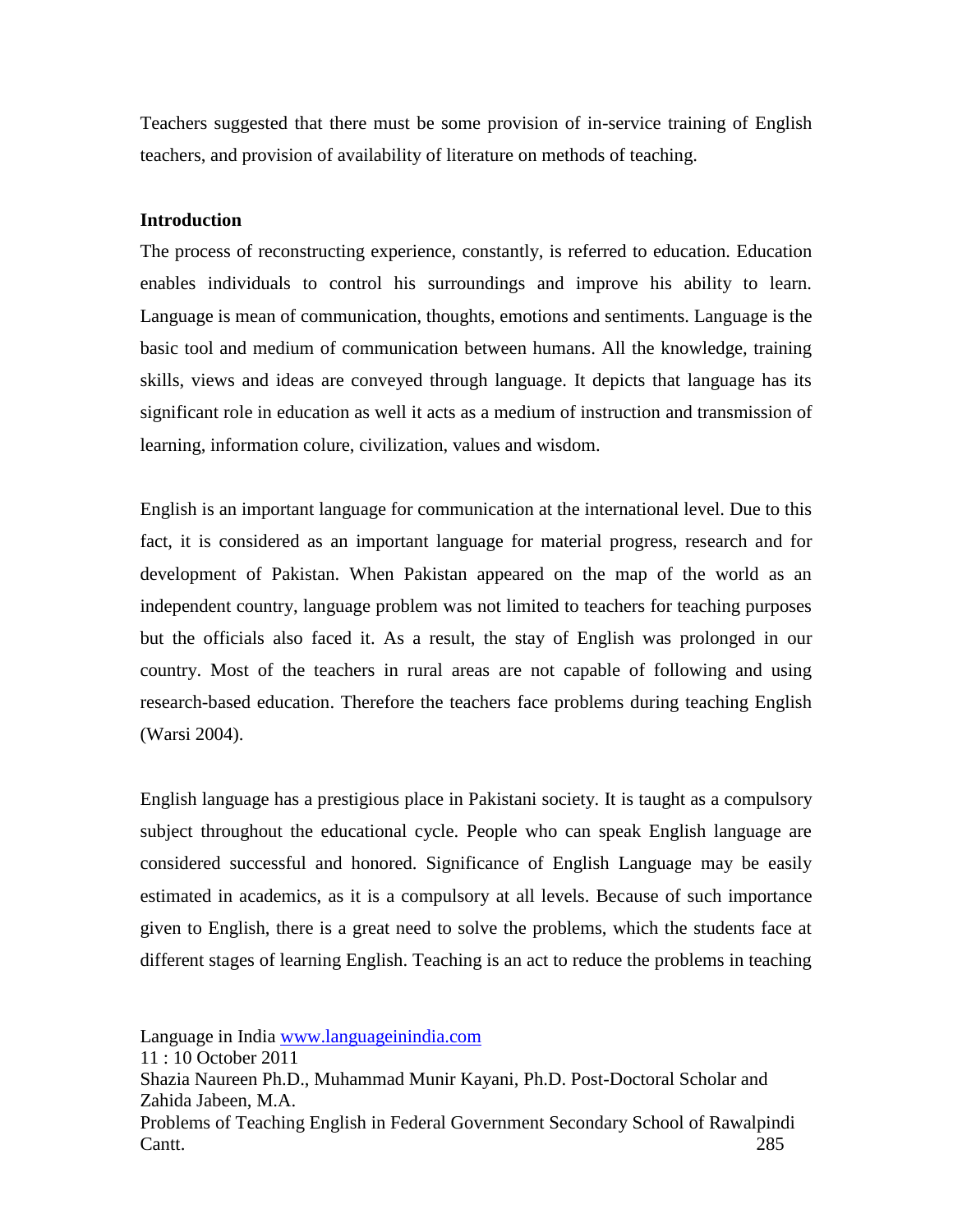of every subject including English, which is related to the teaching of all four skills of language that is listening, speaking, reading and writing.

World has changed at a rapid pace into global village. Advancement in Information Technology and development in Sciences are the key factors for the transformation of world into global village. Various cultures integrate and communicate on global level for trade, business, political, entertainment, etc., purposes. It has only been possible because of the use of a common English Language.

More than 350 million people speak and understand English language around the globe. English is spoken as Mother Language in Canada, Britain, etc.; it is spoken as second language in countries as India, Africa and South America. English is learned as foreign language in majority of the remaining states. English is the language, which is spoken by most of the people in the world next to Chinese. English is a rich storehouse of knowledge. English is an important language and plays a vital role in higher education (Ahmad, 1968).

According to Sweet, language is the means through which communicative sounds are converted into words, through words sentences are formulated and these sentences give way to channel ones thoughts and ideas. Language is therefore used to communicate our thoughts and ideas and is essential for our survival and development as human beings (Finchiaro, 1979). Many commissions and eminent educationists have emphasized mother tongue as medium of instruction. Wood's Dispatch in 1854 recommended that education should be imparted through the medium of vernacular language. Hunter Commission of 1882 has recognized the value of mother tongue as the medium of instruction. Wardha Committee of 1937 recommended the use of mother tongue as the medium of instruction. Tarachand committee 1948 suggested that English should be replaced in five years by the regional languages at university level. The University

Language in India [www.languageinindia.com](http://www.languageinindia.com/)

Shazia Naureen Ph.D., Muhammad Munir Kayani, Ph.D. Post-Doctoral Scholar and Zahida Jabeen, M.A.

<sup>11 : 10</sup> October 2011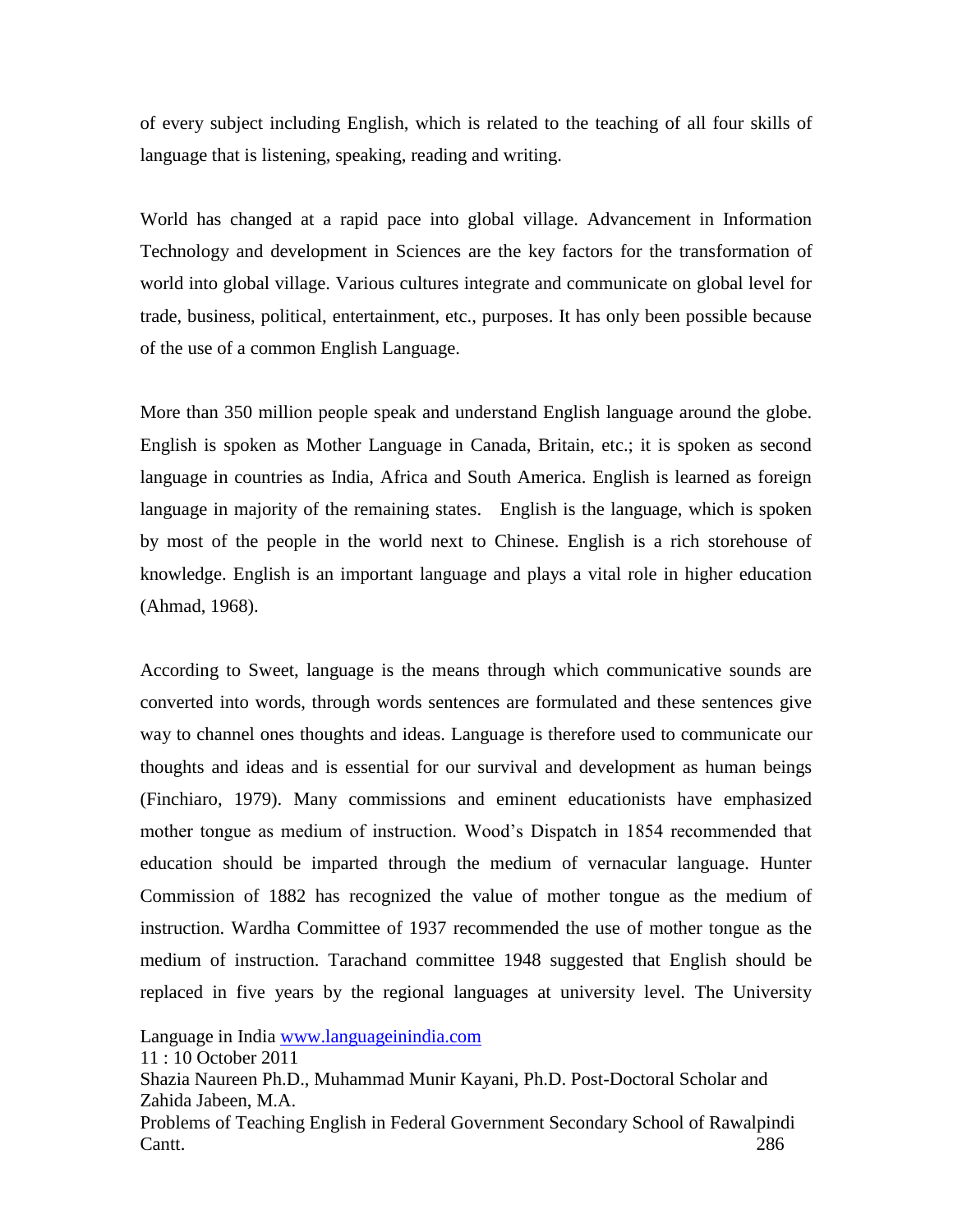Education Commission of 1948-49 suggested that the medium at the university stage as that of elementary and secondary would have to be the regional languages.

The Secondary Education Commission headed by Dr. Lakshmanaswamy Mudaliar recommended regional language as medium of instruction throughout the secondary school stage. It recommended that, in middle school stage, every child should be taught at least two languages subject to the principle that no two languages should be introduced in the same year (Pahuja, 1995). In the midst of all these, English continued to flourish in the Subcontinent. "Something like a revolution in the methodology of English taught in our colleges of education" is needed (Khalid, 1998).

It is possible but complicated to change one's behavior, changing behavior roots in changing the way of thinking. To change one's view of learning requires a flexibility that not everyone has. A commanding nature of an English teacher ruins the splendor of his practice of teaching (Shahid, 2002). District Education Officers of Directors of Education usually inspect schools or colleges. They should approach the English teachers with constructive criticism and should see to it that the proper teaching techniques are being employed. It is easy for them to find out whether the structures and vocabulary, which the class is supposed to have learnt, have been effectively learned or not. They should also see whether the methods of teaching of the teacher are correct or not. If his methods of teaching are faulty he himself should give a model lesson (Qadeer, 1999).

#### **Methods and Procedures**

The Sample of the study was as under: (a) number of teachers is 20 and (b) number of schools is 10. After going through the relevant literature, a questionnaire was developed. Questionnaire is based on four parts;(a) Part one is based on six items with dichotomous scale of Yes and No response, (b) Part two is based on three items with multiple choice

Language in India [www.languageinindia.com](http://www.languageinindia.com/)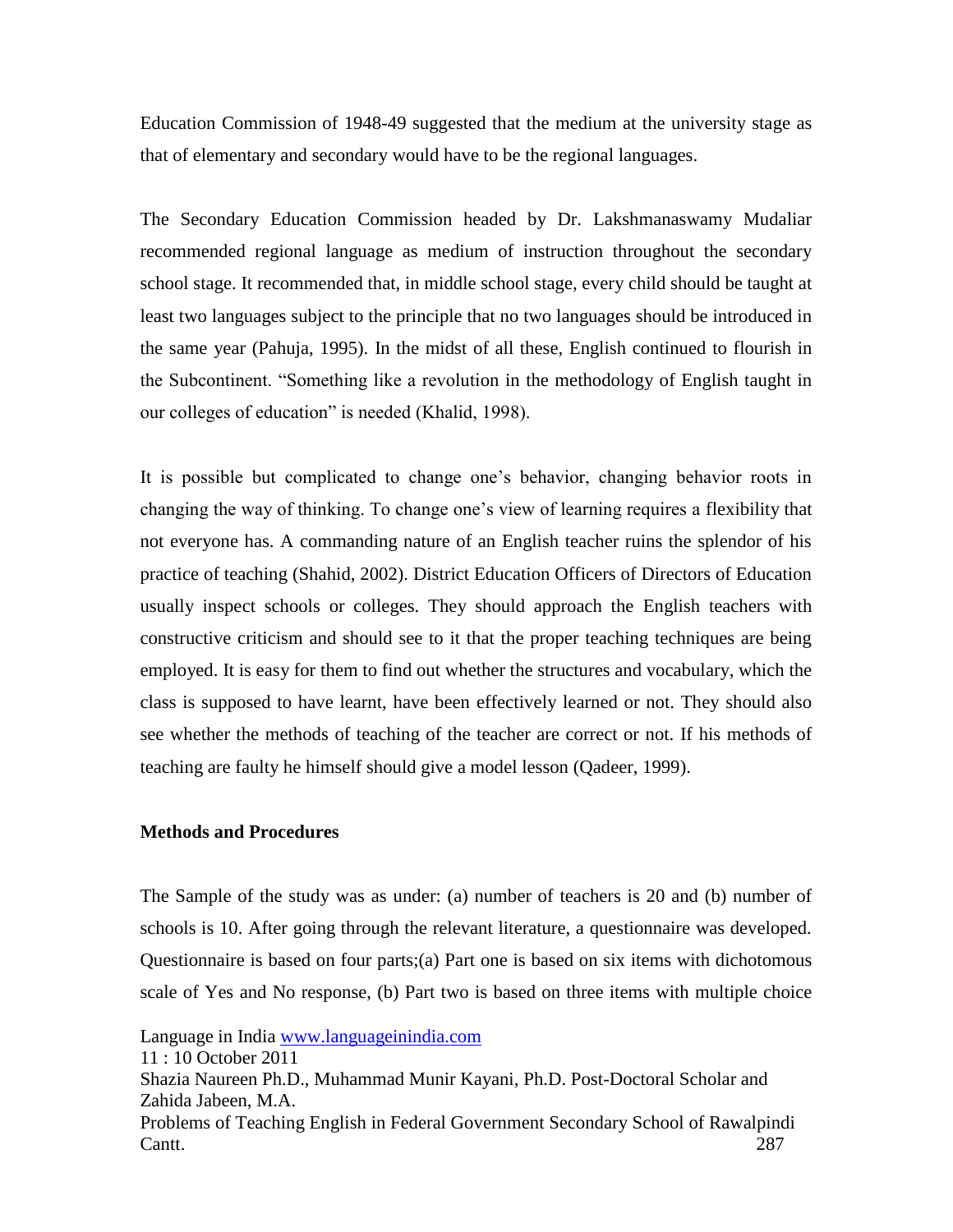questions, (c) Part three is based on four open-ended questions related to personal opinion and (d) part four is based on one open-ended question related to suggestions.

After approval of questionnaire, a pilot study was conducted. In the light of pilot study the questionnaire were modified with the help of experts. The modified questionnaires were administered to the sample of study. Personal visits were made to the targeted sample. Questionnaire was distributed to all the respondents. The researchers collected the data. In order to make the study meaningful, the collected data was presented in the tabular form. Percentage was used as statistical tool. The whole data was analyzed and interpreted in the light of the objectives of the study.

#### **Results and Discussion**

| <b>Teachers</b> | B.Ed.      |     | M.Ed.      |     | <b>Total</b> |
|-----------------|------------|-----|------------|-----|--------------|
| <b>Male</b>     | Response   |     | Response   |     | 12           |
|                 | Percentage | 75% | Percentage | 25% | 100%         |
| <b>Female</b>   | Response   | 4   | Response   |     | 8            |
|                 | Percentage | 50% | Percentage | 50% | 100%         |

**Table 1: Professional Qualification**

The table shows that 75 percent of males had B.Ed. and 25 percent had M.Ed. as their professional qualification. Whereas in females 50 percent of the teachers had B.Ed. degree and 50 percent had M.Ed. degree as their professional qualification. According to the percentages given in table, males have higher qualification as compared to females in the profession of teaching. When considered as a whole, the majority of the teachers have B.Ed. as their professional qualification.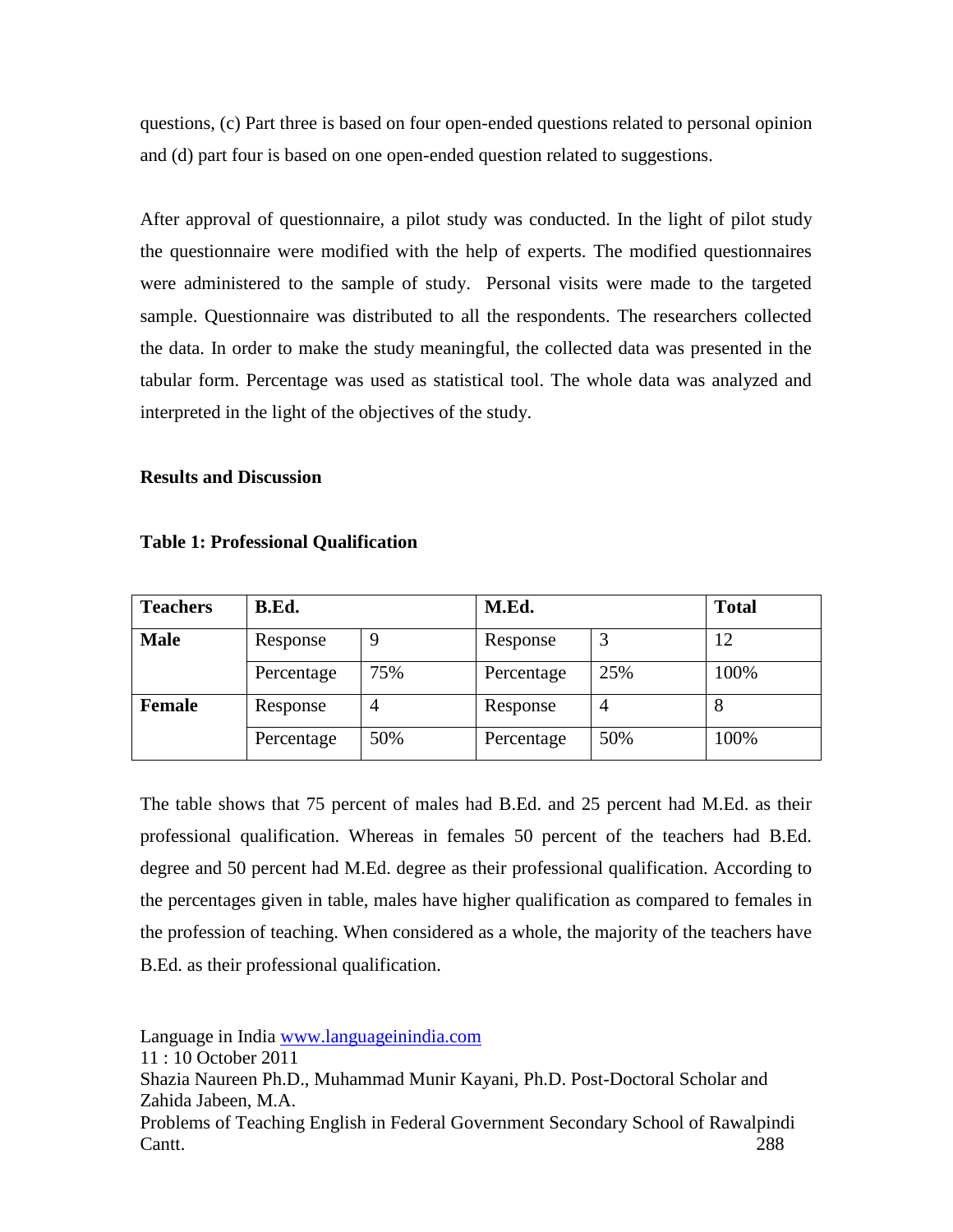|  | <b>Table 2: English Teaching Experience (years)</b> |  |  |
|--|-----------------------------------------------------|--|--|
|  |                                                     |  |  |

| <b>Teachers</b> | $0 - 5$    |     | $6 - 10$   |                          | $11 - 15$  |        | $16 - 20$  |               | <b>Total</b> |
|-----------------|------------|-----|------------|--------------------------|------------|--------|------------|---------------|--------------|
| <b>Male</b>     | Response   |     | Response   |                          | Response   | 4      | Response   | $\mathfrak b$ | 12           |
|                 | Percentage |     | Percentage | 16.67%                   | Percentage | 33.33% | Percentage | 50%           | 100%         |
| <b>Female</b>   | Response   | 2   | Response   | $\overline{\phantom{0}}$ | Response   | 4      | Response   | ↑             | 8            |
|                 | Percentage | 25% | Percentage |                          | Percentage | 50%    | Percentage | 25%           | 100%         |

As shown in the table, 25 percent of the females have experience of teaching English of less than five years, 50 percent have it ranging from eleven to fifteen years and 25 percent have it ranging from sixteen to twenty years. However the male sample indicates that 16.67 percent have experience of teaching English ranging from six to ten years, 33.33 percent have English teaching experience of eleven to fifteen years and 50 percent have a teaching experience between sixteen to twenty years. It shows that males have more English teaching experience in terms of duration than females. As a whole most of the teachers have the experience of teaching English ranging from eleven to fifteen years.

## **Table 3: Likeness of Teaching English**

| <b>Teachers</b> | <b>Yes</b>     |      | N <sub>0</sub> |  | <b>Total</b> |
|-----------------|----------------|------|----------------|--|--------------|
| <b>Male</b>     | 12<br>Response |      | Response       |  | 12           |
|                 | Percentage     | 100% | Percentage     |  | 100%         |
| <b>Female</b>   | Response       | 8    | Response       |  | 8            |
|                 | Percentage     | 100% | Percentage     |  | 100%         |

The table depicts that both males and females like to teach English in the school.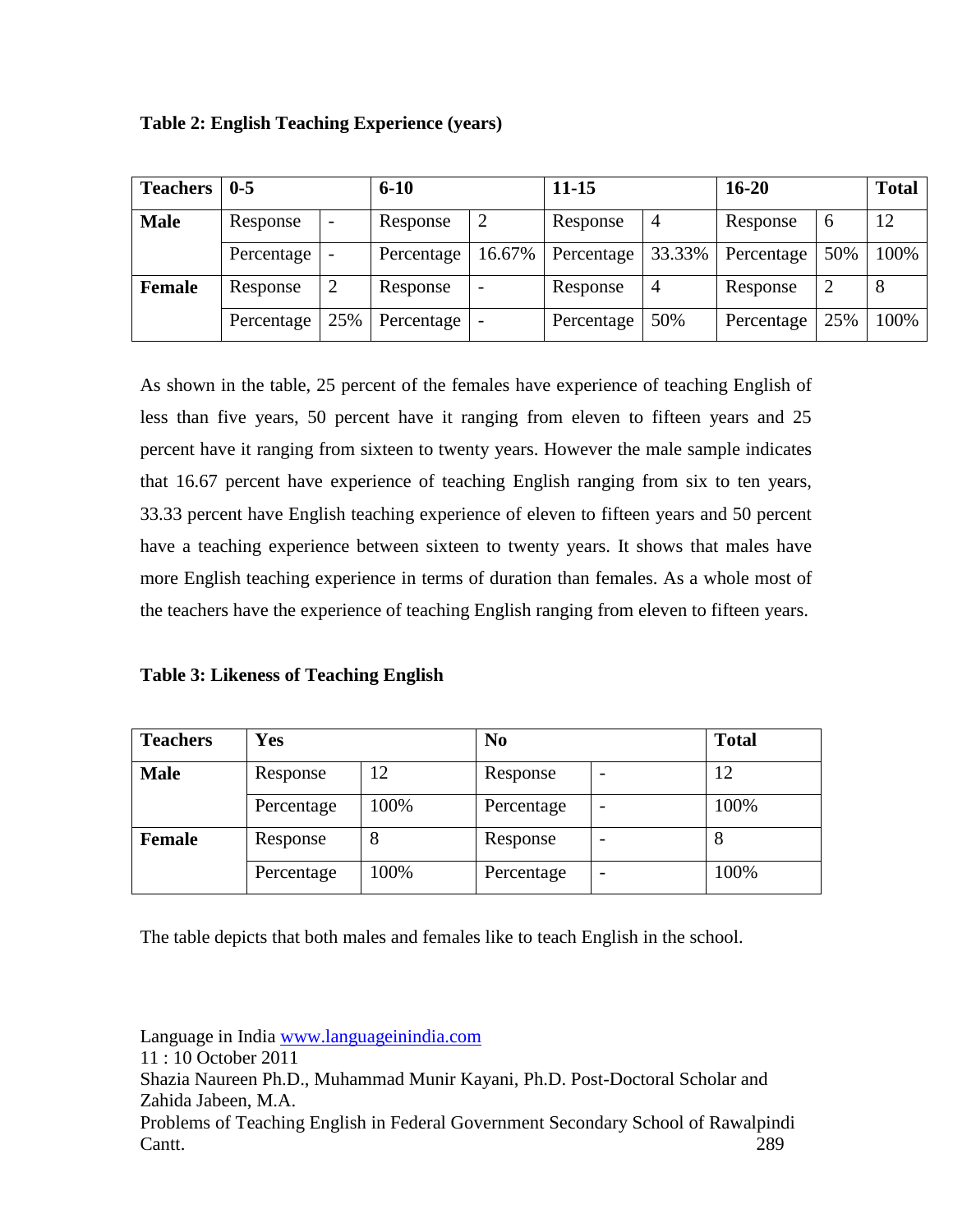|  |  |  | <b>Table 4: Special Professional Training:</b> |  |
|--|--|--|------------------------------------------------|--|
|--|--|--|------------------------------------------------|--|

| <b>Teachers</b> | <b>Yes</b> |       | N <sub>0</sub> | <b>Total</b> |      |
|-----------------|------------|-------|----------------|--------------|------|
| <b>Male</b>     | Response   |       | Response       |              | 12   |
|                 | Percentage | 92%   | Percentage     | 8%           | 100% |
| <b>Female</b>   | Response   |       | Response       |              | 8    |
|                 | Percentage | 62.5% | Percentage     | 37.5%        | 100% |

92 percent of the males and 62.5 percent of the females had special professional training before joining the institution. However, 8 percent of males and 37.5 percent of females didn't get any special training before joining the institution.

## **Table 5: Planning the Lesson**

| <b>Teachers</b> | <b>Yes</b>     |      | N <sub>0</sub> |  | <b>Total</b> |
|-----------------|----------------|------|----------------|--|--------------|
| <b>Male</b>     | 12<br>Response |      | Response       |  | 12           |
|                 | Percentage     | 100% | Percentage     |  | 100%         |
| <b>Female</b>   | Response       | 8    | Response       |  | 8            |
|                 | Percentage     | 100% | Percentage     |  | 100%         |

As shown in the table all of the teachers plan their lesson before delivering it in the class.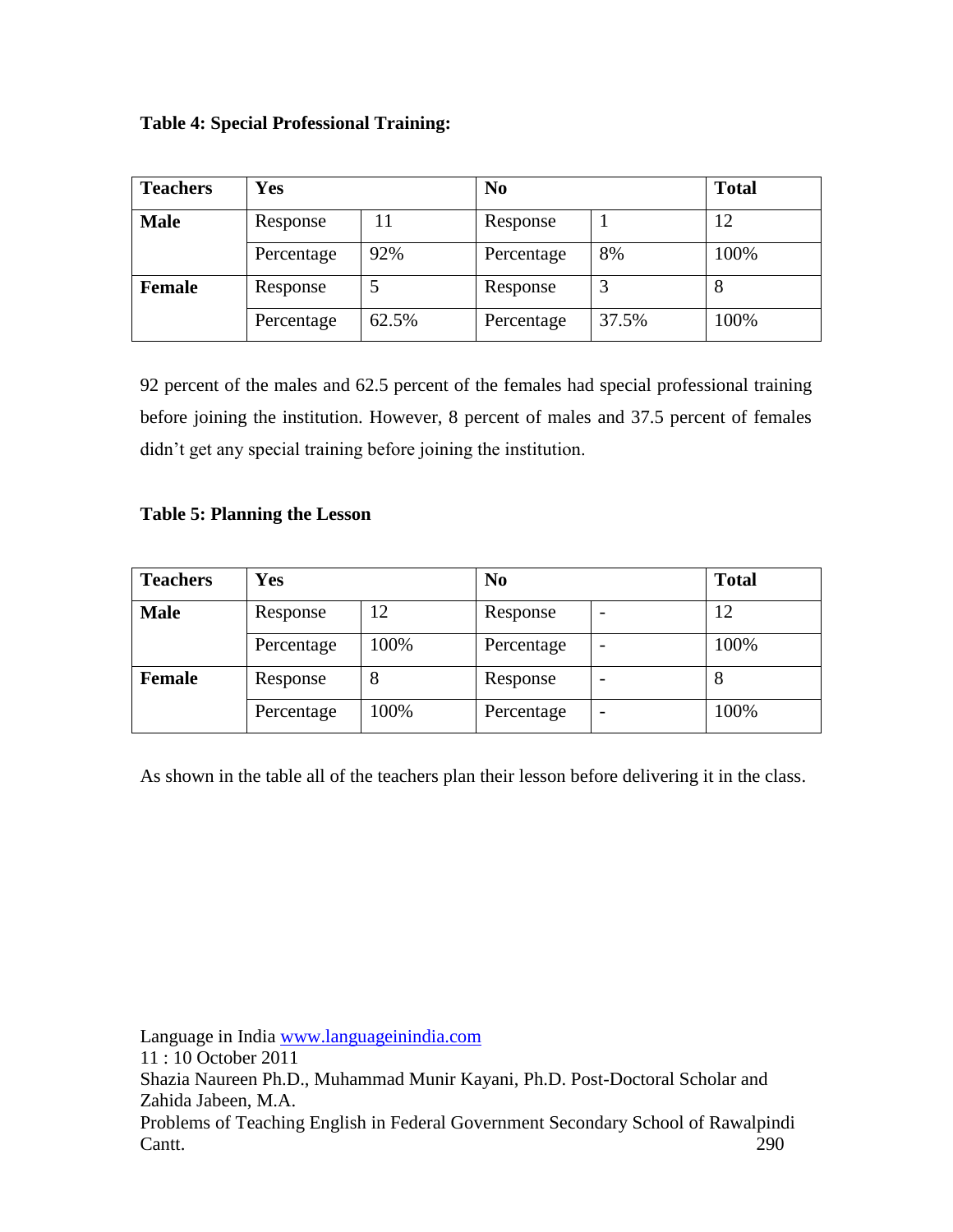## **Table 6: Use of A.V. Aids**

| <b>Teachers</b> | <b>Yes</b>    |     | N <sub>0</sub> | <b>Total</b> |      |
|-----------------|---------------|-----|----------------|--------------|------|
| <b>Male</b>     | 5<br>Response |     | Response       |              | 12   |
|                 | Percentage    | 42% | Percentage     | 58%          | 100% |
| <b>Female</b>   | Response      | 4   | Response       |              | 8    |
|                 | Percentage    | 50% | Percentage     | 50%          | 100% |

42 percent of males and 50 percent of females used the audio visual aids. The table depicts that majority of the teachers did not use audio or visual aids to teach English.

#### **Table 7: Different Teaching Methods**

| <b>Teachers</b> | Yes            |       | N <sub>0</sub> | <b>Total</b> |      |
|-----------------|----------------|-------|----------------|--------------|------|
| <b>Male</b>     | Response<br>11 |       | Response       |              | 12   |
|                 | Percentage     | 92%   | Percentage     | 8%           | 100% |
| <b>Female</b>   | Response       |       | Response       |              | 8    |
|                 | Percentage     | 87.5% | Percentage     | 12.5%        | 100% |

The table shows that 92 percent of males and 87.5 percent of the females used different teaching methods to teach English. This depicts that majority of the teachers used different teaching methods to teach English.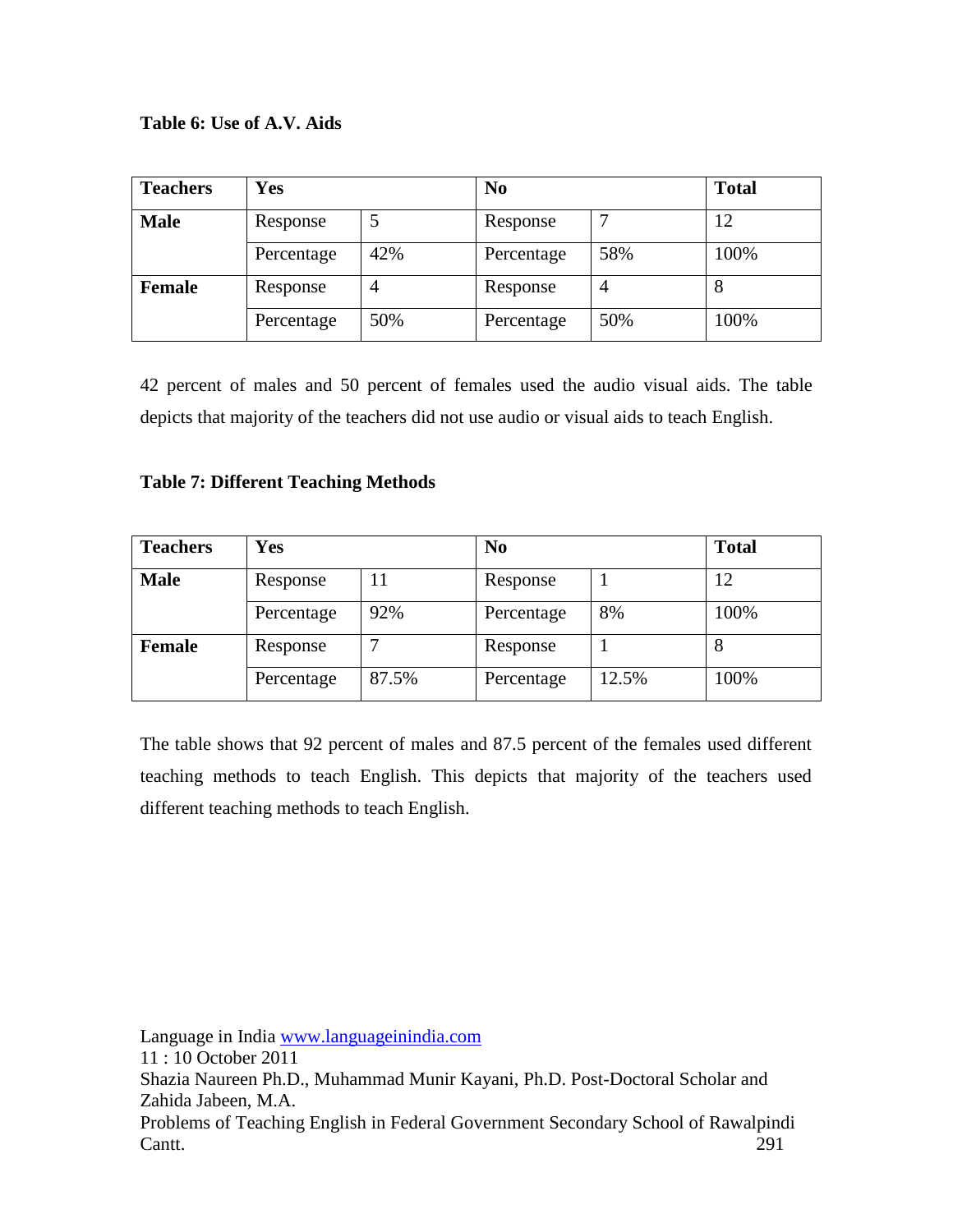**Table 8: Most Effective Method**

| <b>Teachers</b> | <b>Grammar</b>     |        | <b>Direct Method</b> |                | Any other  | <b>Total</b> |      |
|-----------------|--------------------|--------|----------------------|----------------|------------|--------------|------|
|                 | <b>Translation</b> |        |                      |                |            |              |      |
|                 | <b>Method</b>      |        |                      |                |            |              |      |
| <b>Male</b>     | Response           | 10     | Response             | $\overline{2}$ | Response   |              | 12   |
|                 | Percentage         | 83.33% | Percentage           | 16.67%         | Percentage |              | 100% |
| <b>Female</b>   | Response           |        | Response             |                | Response   |              | 8    |
|                 | Percentage         | 87.5%  | Percentage           | 12.5%          | Percentage |              | 100% |

83.33 percent of the males and 87.5 percent of the female teachers were of the view that Grammar Translation method was the most effective method of teaching English. Whereas 16.67 percent of males and 12.5 percent of female teachers opined that direct method was the most effective for teaching English. The high percentage votes for the Grammar Translation method to be effective in teaching English.

**Table 9: Teaching Method Mostly Used in Class:**

| <b>Teachers</b> | <b>Grammar</b>     |       | <b>Direct Method</b> |       | Any other  | <b>Total</b> |      |
|-----------------|--------------------|-------|----------------------|-------|------------|--------------|------|
|                 | <b>Translation</b> |       |                      |       |            |              |      |
|                 | <b>Method</b>      |       |                      |       |            |              |      |
| <b>Male</b>     | Response           | 11    | Response             | 1     | Response   |              | 12   |
|                 | Percentage         | 92%   | Percentage           | 8%    | Percentage |              | 100% |
| <b>Female</b>   | Response           |       | Response             | 1     | Response   |              | 8    |
|                 | Percentage         | 87.5% | Percentage           | 12.5% | Percentage |              | 100% |

92 percent of the males and 87.5 percent of the females used Grammar Translation method for teaching English. 8 percent of males and 12.5 percent of females used direct

Language in India [www.languageinindia.com](http://www.languageinindia.com/)

11 : 10 October 2011

Shazia Naureen Ph.D., Muhammad Munir Kayani, Ph.D. Post-Doctoral Scholar and Zahida Jabeen, M.A.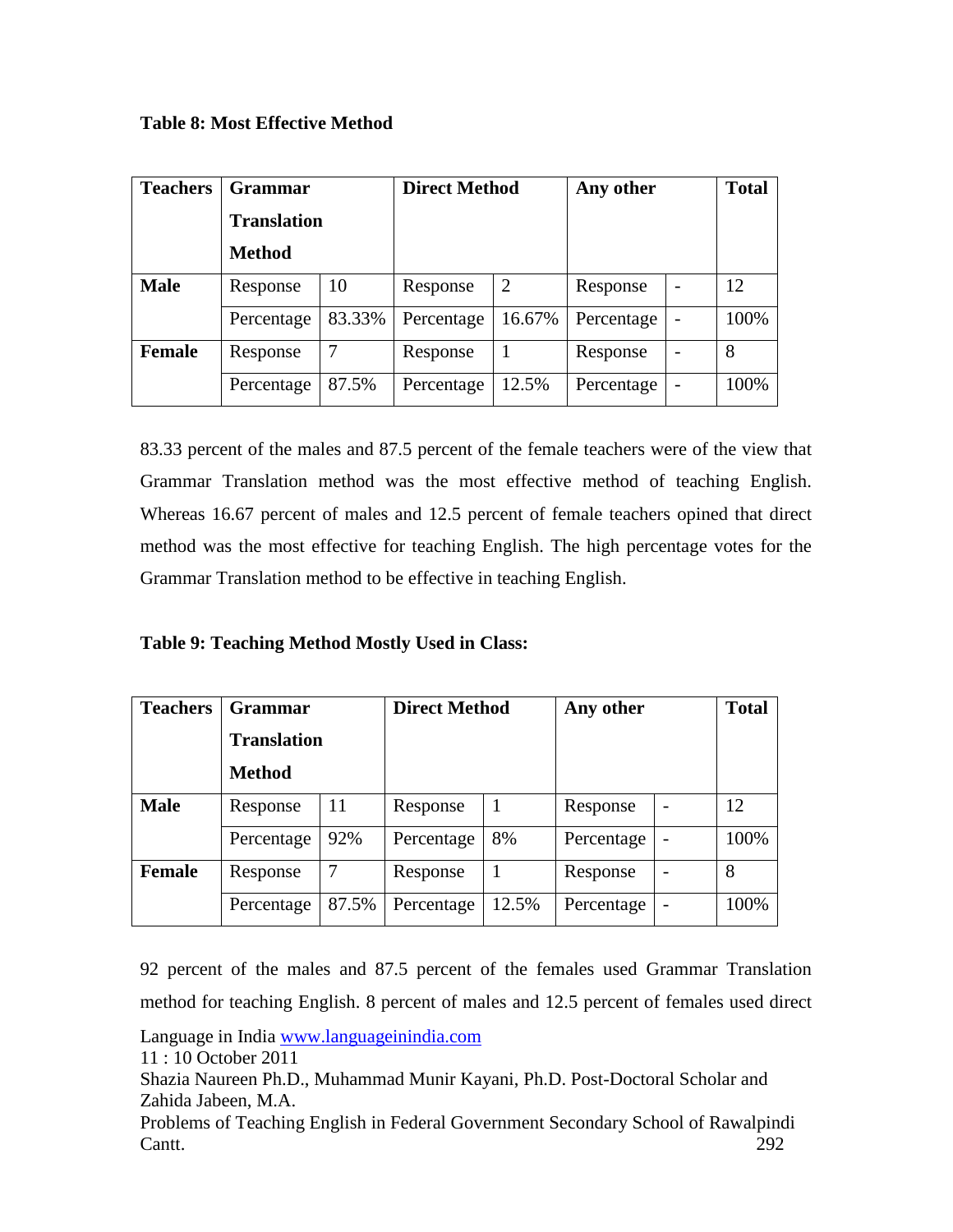method. This shows that mostly teachers used grammar translation method for teaching English.

| <b>Teachers</b> | By discussion<br>in mother<br>tongue |    | By fear of<br>punishment |                          | By showing<br>Picture, chart<br>etc. |      | By relating<br>previous lesson |       | <b>Total</b> |
|-----------------|--------------------------------------|----|--------------------------|--------------------------|--------------------------------------|------|--------------------------------|-------|--------------|
| <b>Male</b>     | Response                             | 6  | Response                 | $\overline{\phantom{0}}$ | Response                             |      | Response                       | 5     | 12           |
|                 | $\%$                                 | 50 |                          |                          | $\%$                                 | 8.3  | $\%$                           | 41.67 | 100%         |
| <b>Female</b>   | Response                             |    | Response                 | -                        | Response                             |      | Response                       |       | 8            |
|                 | $\%$                                 | 25 |                          | $\overline{\phantom{0}}$ | $\%$                                 | 12.5 | $\%$                           | 62.5  | 100%         |

### **Table 10: Motivation of Students Before Teaching Lesson**

The table shows that 50 percent of male and 25% of female teachers motivated the student for learning English by discussing in the mother tongue. 8.3 percent of male and 12.5 percent of female teachers motivated the students by showing picture, charts and other visual aids. 41.67 percent of male and 62.5 percent of female teachers motivated the students by relating to previous lessons. None of them used fear of punishment to motivate the students. Majority uses discussion in mother tongue and by relating to previous lesson as a source of motivating the students for learning.

#### **Table 11: Encouraging Passive Students to Speak**

| <b>Teachers</b> | <b>Yes</b> |      | N <sub>0</sub> |     | <b>Total</b> |
|-----------------|------------|------|----------------|-----|--------------|
| <b>Male</b>     | Response   | 8    | Response       | 4   | 12           |
|                 | Percentage | 67%  | Percentage     | 33% | 100%         |
| <b>Female</b>   | Response   | 8    | Response       |     | 8            |
|                 | Percentage | 100% | Percentage     |     | 100%         |

Language in India [www.languageinindia.com](http://www.languageinindia.com/)

11 : 10 October 2011

Shazia Naureen Ph.D., Muhammad Munir Kayani, Ph.D. Post-Doctoral Scholar and Zahida Jabeen, M.A.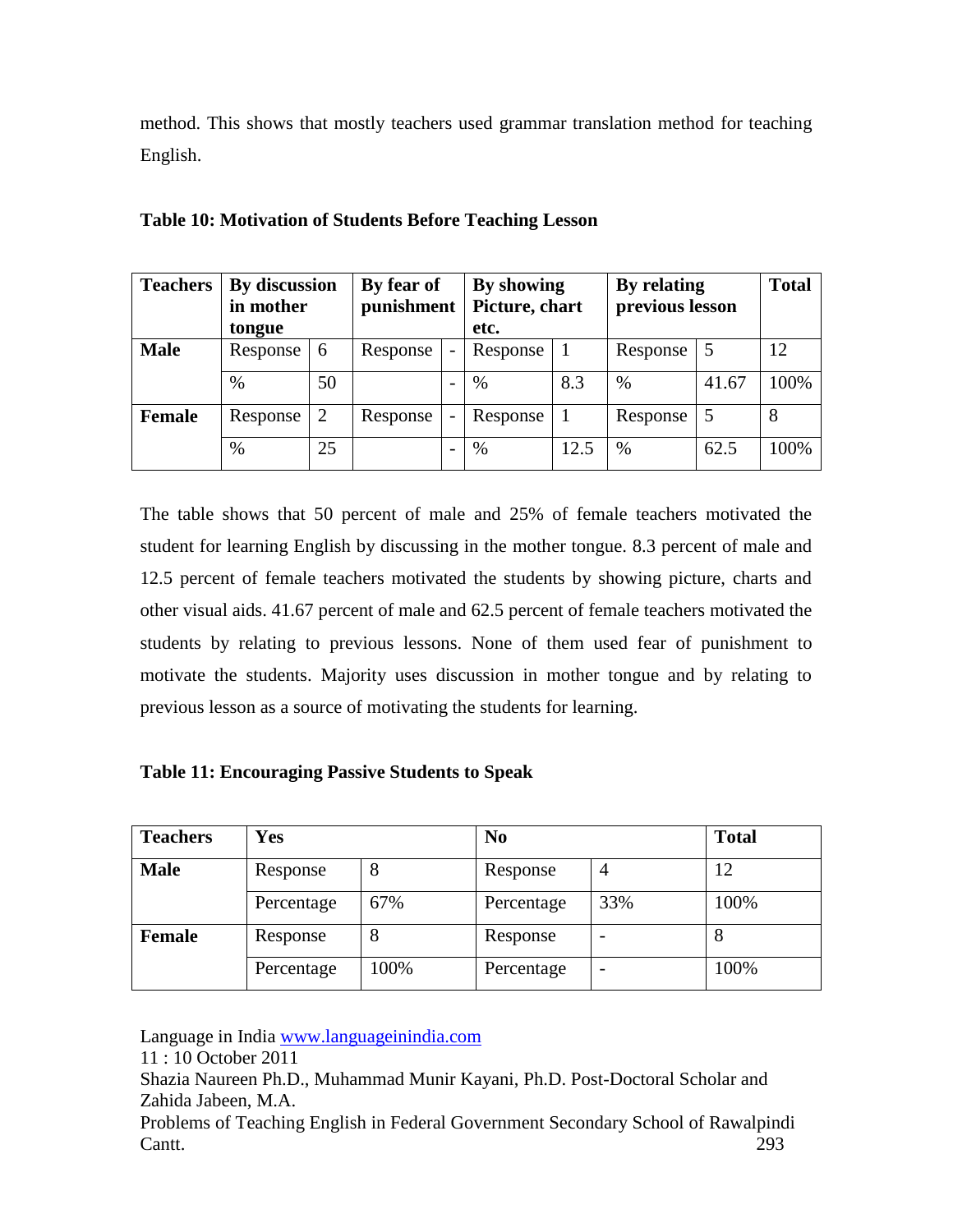The table shows that 67 percent of male and 100 percent of female teachers encouraged passive students to speak in the class depicting that majority of the teachers tend to encourage the passive students to speak in the class.

|  | <b>Table 12: Special Writing Period</b> |  |
|--|-----------------------------------------|--|
|  |                                         |  |

| <b>Teachers</b> | <b>Yes</b> |     | N <sub>0</sub> |               | <b>Total</b> |
|-----------------|------------|-----|----------------|---------------|--------------|
| <b>Male</b>     | Response   |     | Response       | Ħ             | 12           |
|                 | Percentage | 8%  | Percentage     | 92%           | 100%         |
| <b>Female</b>   | Response   | 2   | Response       | $\mathfrak b$ | 8            |
|                 | Percentage | 25% | Percentage     | 75%           | 100%         |

This table shows the opinion of various teachers on the need for allocating a special period for writing English. Majority of the teachers have the opinion that a special period should not be allocated in order to improve English writing skills of students.

## **Conclusions**

- **1.** The teachers have the experience of teaching English ranging from eleven to fifteen years.
- **2.** All the teachers like to teach English in the school.
- **3.** The teachers had special professional training before joining the institution
- **4.** All of the teachers plan their lesson before delivering it in the class.
- **5.** The teachers don't use audio or visual aids to teach.
- **6.** The teachers use different teaching methods to teach English.
- **7.** The teachers vote for the Grammar Translation method to be effective in teaching English.

Language in India [www.languageinindia.com](http://www.languageinindia.com/)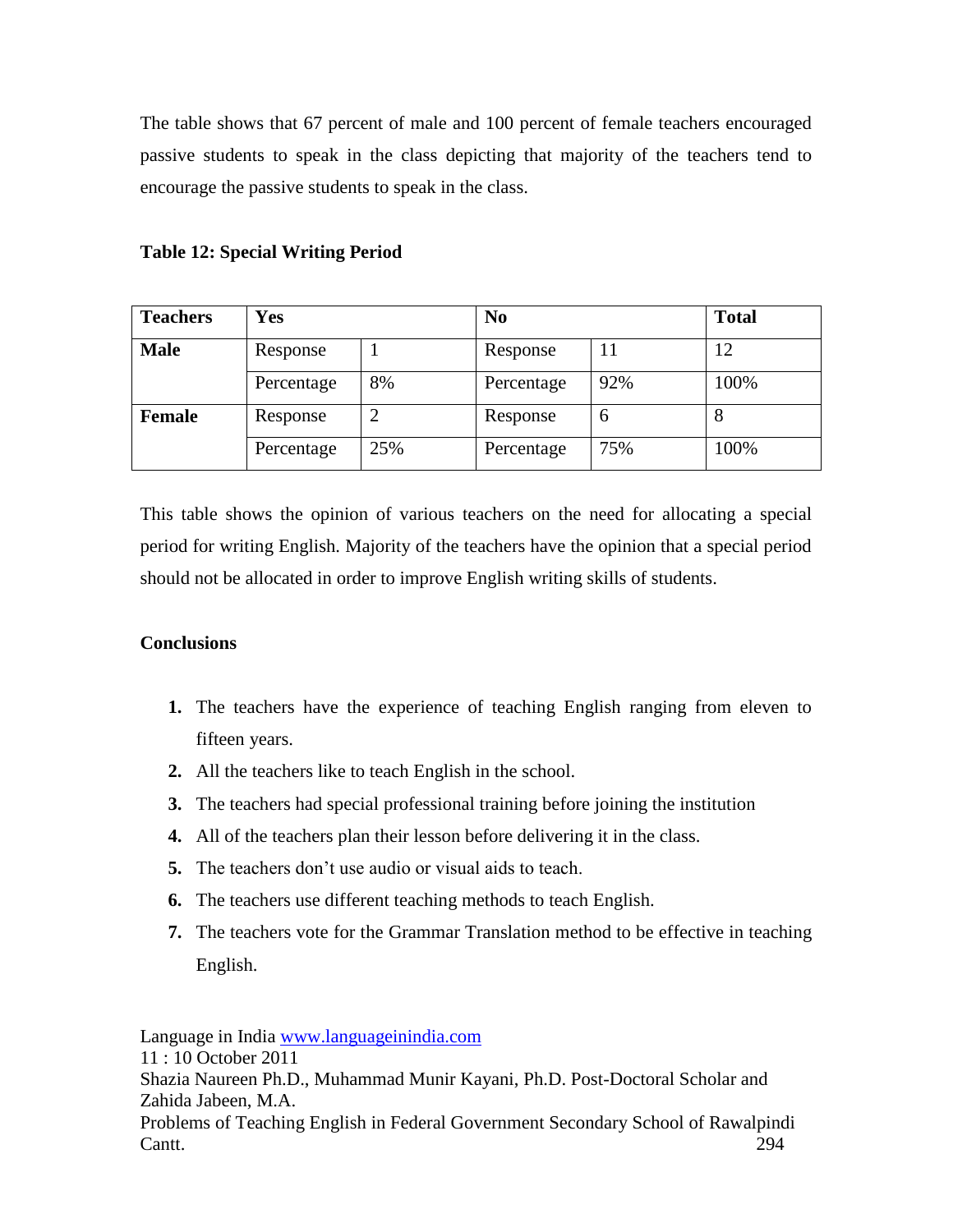- **8.** Discussion is used frequently in mother tongue and by relating to previous lesson as a source of motivating the students for learning.
- **9.** The teachers tend to encourage the passive students to speak in the class.
- **10.** The teachers have the opinion that a special period should not be allocated in order to improve English writing skills of students.

#### **Recommendations**

- 1. Provision of the availability of A.V aids in secondary schools will enhance teaching learning process. The provision may be made in terms of English A.V aids resource room.
- 2. A special period for the improvement of writing skills in terms of creative writing is strongly recommended in order to develop accuracy of thought and impression.
- 3. The traditional method of teaching and assessment needs to be modified. Direct method may be implemented and standardized assessment items may be available for the teachers to uplift language learning.
- 4. Speaking is one of the neglected areas of language. It needs to be inculcated in syllabi as well as in classroom teaching in order to develop confidence, spontaneous responses and communication skills. The secondary school English learner may be modified to speak English among themselves.
- 5. In the classroom, passive English learners may be motivated to be interactive as it is a way to make them active. Different activities may be developed for the purpose. The teacher may avoid the use of mother tongue during the discourse in the class.

Language in India [www.languageinindia.com](http://www.languageinindia.com/)

=========================================================

<sup>11 : 10</sup> October 2011

Shazia Naureen Ph.D., Muhammad Munir Kayani, Ph.D. Post-Doctoral Scholar and Zahida Jabeen, M.A.

Problems of Teaching English in Federal Government Secondary School of Rawalpindi Cantt. 295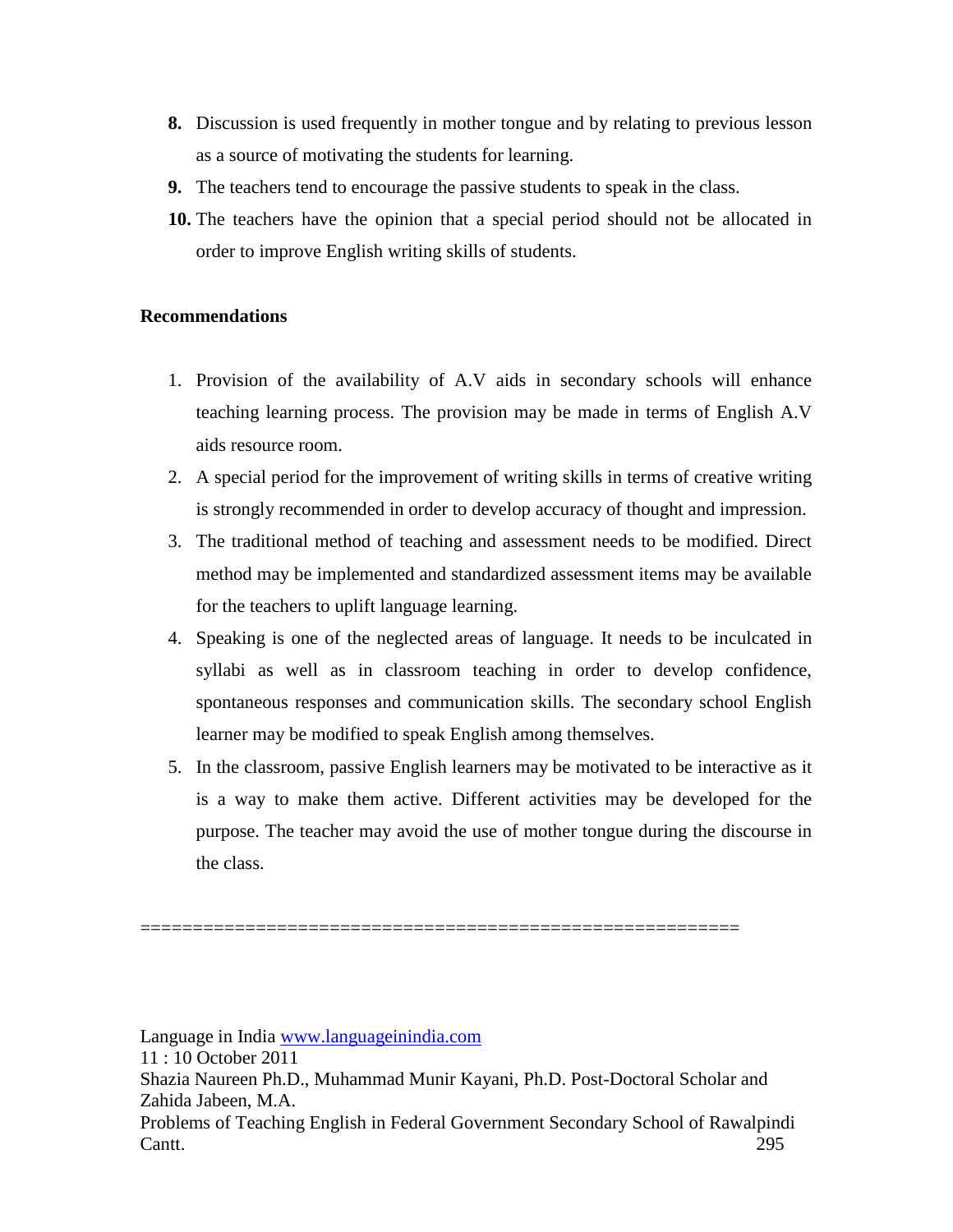#### **References**

- **1.** Ahmad, S.N. (1968). Teaching of English as a Second Language. The Caravan Book House , Lahore
- **2.** Finchiaro, M.(1979). Teaching of English. New York. P.45
- **3.** Khalid, T.(1998). Introduction to Educational Philosophy and History. National Book Foundation, Islamabad
- **4.** Pahuja, N.A. (1995). Teaching of English. Anmol Publication, Delhi. P. 1-12, 62- 95, 148
- **5.** Qadeer, I. (1999). Teaching Writing Skill at Secondary School Level. Unpublished M.A English Thesis. International Islamic University, Islamabad. P.4
- **6.** Shahid, S.M. (2002). Teaching of English. Majeed Book Dept. Lahore. P.383-389
- **7.** Warsi, Jillani.(2004). Conditions under which English is taught in Pakistan: An applied linguistic prospective. Retrieved from [http://sarid.net/sarid](http://sarid.net/sarid-journal/2004_Warsi.pdf)[journal/2004\\_Warsi.pdf](http://sarid.net/sarid-journal/2004_Warsi.pdf) on August 17, 2011.

============================================================

Shazia Naureen, Ph.D. (Corresponding Author) Assistant Professor Department of Education International Islamic University Islamabad Pakistan [drshazia.naureen@iiu.edu.pk](mailto:drshazia.naureen@iiu.edu.pk) [shazianaureen1@yahoo.com](mailto:shazianaureen1@yahoo.com)

Muhammad Munir Kayani, Ph.D. Assistant Professor Department of Education International Islamic University Islamabad Pakistan [drmunirkayani@yahoo.com,](mailto:drmunirkayani@yahoo.com) [drmm\\_kayani@iiu.edu.pk](mailto:drmm_kayani@iiu.edu.pk)